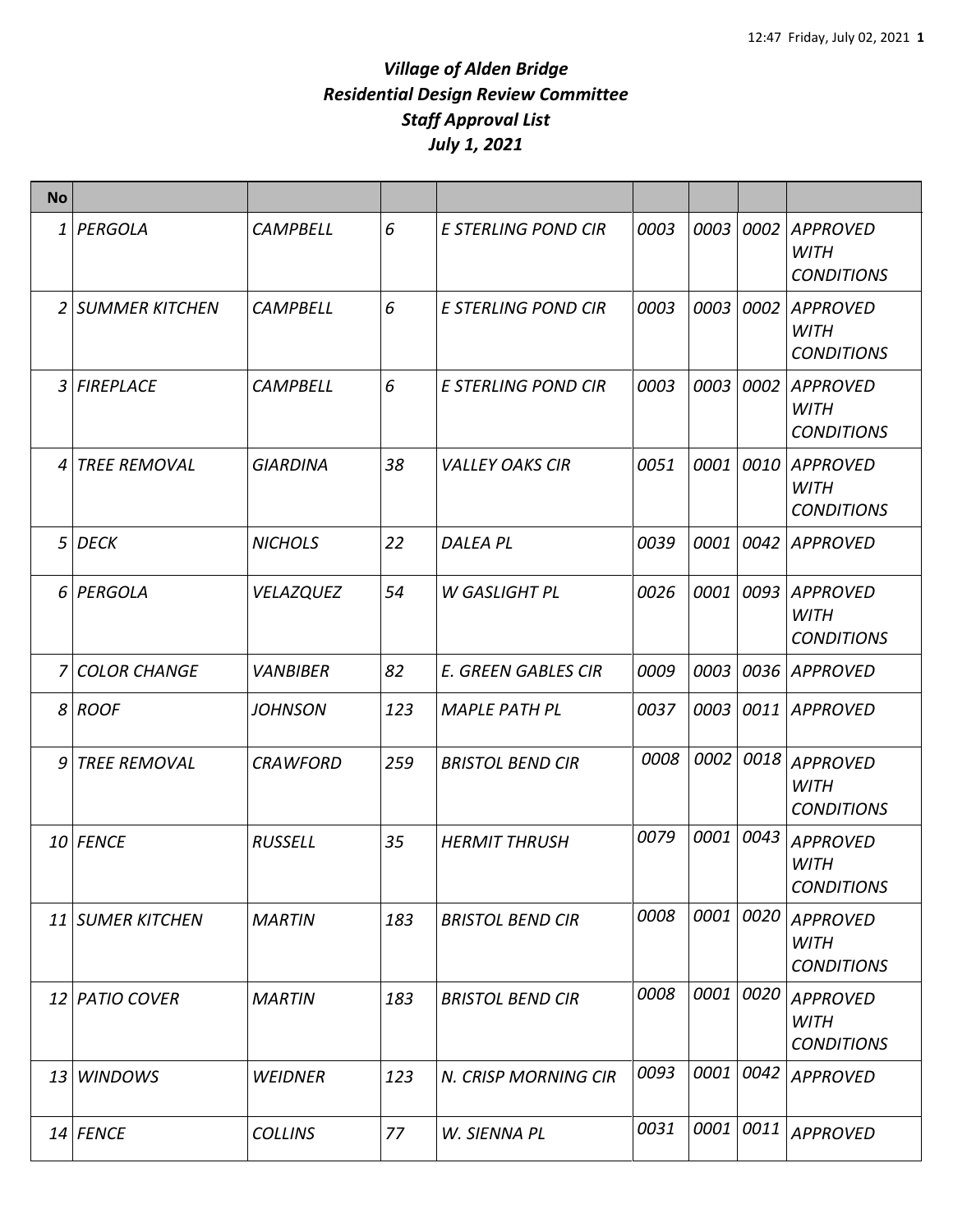| <b>No</b> |                        |                                      |                |                           |      |      |      |                                                     |
|-----------|------------------------|--------------------------------------|----------------|---------------------------|------|------|------|-----------------------------------------------------|
|           | $15$ ROOF              | <b>HOLMSTROM</b>                     | $\overline{2}$ | <b>MOSS BLUFF CT</b>      | 0022 | 0001 | 0034 | <b>APPROVED</b>                                     |
|           | <b>16 TREE REMOVAL</b> | <b>GUAJARDO</b>                      | 159            | <b>MERRYWEATHER PL</b>    | 0082 | 0001 | 0003 | <b>APPROVED</b><br><b>WITH</b><br><b>CONDITIONS</b> |
|           | 17 FENCE               | <b>ARAUJO</b>                        | $\overline{2}$ | <b>CAMBER PINE PL</b>     | 0061 | 0001 | 0012 | APPROVED                                            |
|           | 18 PAVING              | <b>LEUNG</b>                         | 171            | N. WESTWINDS CIR          | 0067 | 0002 |      | 0012 APPROVED                                       |
|           | 19 COLOR               | <b>MOTA</b>                          | $\overline{2}$ | <b>HOWELL CREEK PL</b>    | 0036 | 0003 | 0070 | APPROVED                                            |
|           | 20 COLOR               | <b>WINTON</b>                        | 35             | E AUTUMN BRANCH CIR       | 0026 | 0001 | 0045 | <b>APPROVED</b>                                     |
|           | 21 FENCE               | <b>SCOTT</b>                         | 50             | E WHISTLERS BEND CIR      | 0081 | 0001 | 0028 | APPROVED                                            |
|           | $22$ ROOF              | <b>MORAN</b>                         | 35             | <b>JUNIPER GROVE PL</b>   | 0044 | 0001 | 0009 | <b>APPROVED</b>                                     |
|           | 23 COLOR               | <b>LEIBER</b>                        | 186            | <b>W GREYWING CIR</b>     | 0006 | 0002 | 0006 | APPROVED                                            |
|           | 24 PAVING              | <b>LAY LISUNG</b>                    | 116            | <b>SNOWDANCE CT</b>       | 0005 | 0001 | 0021 | <b>APPROVED</b><br><b>WITH</b><br><b>CONDITIONS</b> |
|           | $25$ ROOF              | <b>NOGUERA</b>                       | 19             | <b>SLATESTONE CIR</b>     | 0050 | 0001 | 0053 | <b>APPROVED</b>                                     |
|           | 26 FENCE               | <b>MASCARI</b>                       | 63             | N WOODED BROOK CIR        | 0012 | 0002 | 0001 | <b>APPROVED</b><br><b>WITH</b><br><b>CONDITIONS</b> |
|           | 27 DRIVEWAY BORDERS    | <b>BRENEK</b>                        | 151            | <b>W RUSETT GROVE CIR</b> | 0075 | 0002 | 0003 | <b>APPROVED</b><br><b>WITH</b><br><b>CONDITIONS</b> |
|           | 28 FENCE               | <b>JOHNSON</b>                       | 123            | <b>MAPLE PATH PL</b>      | 0037 | 0003 | 0011 | <b>APPROVED</b>                                     |
|           | 29 GENERATOR           | <b>ARENS</b>                         | 47             | <b>STAYLOR POINT DR</b>   | 0013 | 0003 | 0036 | <b>APPROVED</b><br><b>WITH</b><br><b>CONDITIONS</b> |
|           | <b>30 TREE REMOVAL</b> | <b>HAAS DE</b><br><b>HEVENINGHAM</b> | 42             | W NEW AVERY PL            | 0026 | 0001 | 0080 | <b>APPROVED</b><br><b>WITH</b><br><b>CONDITIONS</b> |
|           | 31 GENERATOR           | <b>TALIAFERRO</b>                    | 55             | <b>N BROOKSEDGE CIR</b>   | 0058 | 0003 | 0052 | APPROVED<br><b>WITH</b><br><b>CONDITIONS</b>        |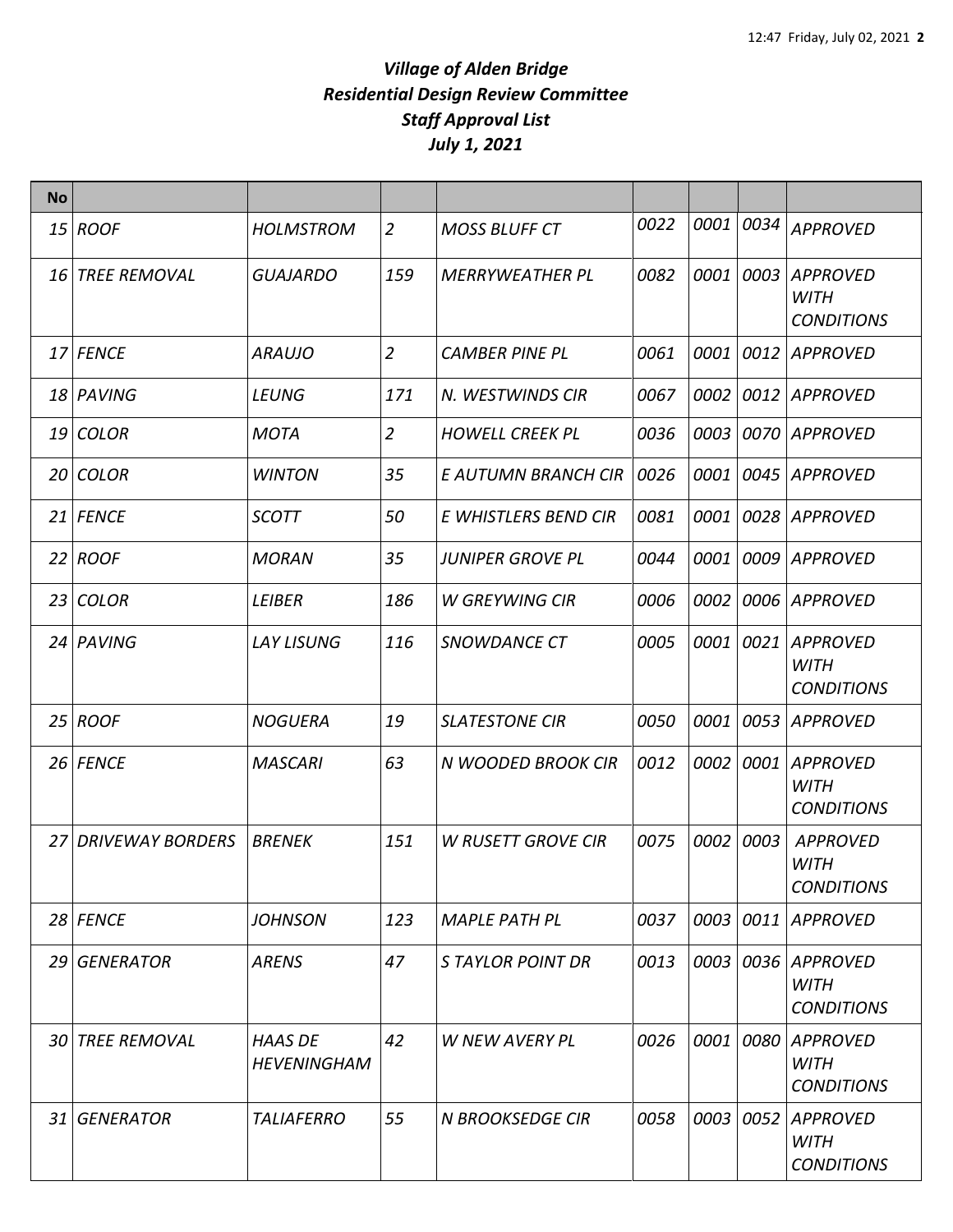| <b>No</b> |                     |                                                               |                |                               |      |      |      |                                                      |
|-----------|---------------------|---------------------------------------------------------------|----------------|-------------------------------|------|------|------|------------------------------------------------------|
|           | 32 DOORS            | <b>GRIMALDI</b>                                               | 7              | <b>MAGNOLIA SHADOWS</b><br>PL | 0001 | 0002 | 0006 | <b>APPROVED</b>                                      |
|           | 33 SHED             | <b>DONOHUE</b>                                                | 10             | <b>GUINEVERE PL</b>           | 0074 | 0001 | 0022 | <b>APPROVED</b><br><b>WITH</b><br><b>CONDITIONS</b>  |
|           | 34 PATIO            | <b>EDMONDSON</b>                                              | 31             | LIVELY OAKS PL                | 0010 | 0001 | 0021 | <b>APPROVED</b>                                      |
|           | 35 PERGOLA          | <b>LLAGUNO</b>                                                | 42             | <b>FORTUNEBERRY PL</b>        | 0059 | 0003 | 0053 | <b>APPROVED</b><br><b>WITH</b><br><b>CONDITIONS</b>  |
|           | 36 SUMMER KITCHEN   | <b>LLAGUNO</b>                                                | 42             | <b>FORTUNEBERRY PL</b>        | 0059 | 0003 | 0053 | <b>APPROVED</b><br><b>WITH</b><br><b>CONDITIONS</b>  |
|           | 37 PAVING           | <b>LLAGUNO</b>                                                | 42             | <b>FORTUNEBERRY PL</b>        | 0059 | 0003 | 0053 | <b>APPROVED</b><br><b>WITH</b><br><b>CONDITIONS</b>  |
|           | 38 COLOR            | <b>LLAGUNO</b>                                                | 42             | <b>FORTUNEBERRY PL</b>        | 0059 | 0003 | 0053 | <b>APPROVED</b>                                      |
| 39        | <b>TREE REMOVAL</b> | <b>ALVAREZ</b>                                                | 35             | <b>LEAF SPRING PL</b>         | 0010 | 0003 | 0039 | <b>APPROVED</b>                                      |
|           | 40 GENERATOR        | <b>BARRETT</b>                                                | 114            | <b>N LINTON RIDGE CT</b>      | 0034 | 0001 | 0008 | <b>APPROVED</b><br><b>WITH</b><br><b>CONTIONS</b>    |
| 41        | <b>GENERATOR</b>    | <b>BARBAY</b>                                                 | $\overline{2}$ | <b>TUDOR GLEN PL</b>          | 0053 | 0001 | 0015 | <b>APPROVED</b><br><b>WITH</b><br><b>CONDITONS</b>   |
|           | 42 FENCE            | <b>HARPERS REAL</b><br><b>ESTATE</b><br><b>INVESTORS INC.</b> | 58             | LIGHTWOOD TRACE               | 0020 |      |      | 0003 0007 APPROVED<br><b>WITH</b><br><b>CONTIONS</b> |
|           | 43 GENERATOR        | PEARL                                                         | 78             | N ACACIA PARK CIR             | 0028 | 0005 | 0011 | <b>APPROVED</b><br><b>WITH</b><br><b>CONDITIONS</b>  |
|           | 44 FENCE            | PEARL                                                         | 78             | <b>N ACACIA PARK CIR</b>      | 0028 | 0005 |      | 0011 APPROVED                                        |
|           | 45 COLOR            | <b>ELLIS</b>                                                  | 10             | N WINTERPORT CIR              | 0005 | 0003 | 0012 | APPROVED                                             |
|           | 46 DECK             | <b>KIM</b>                                                    | 10             | S VILLA OAKS DR               | 0052 | 0002 | 0003 | APPROVED<br><b>WITH</b><br><b>CONDITIONS</b>         |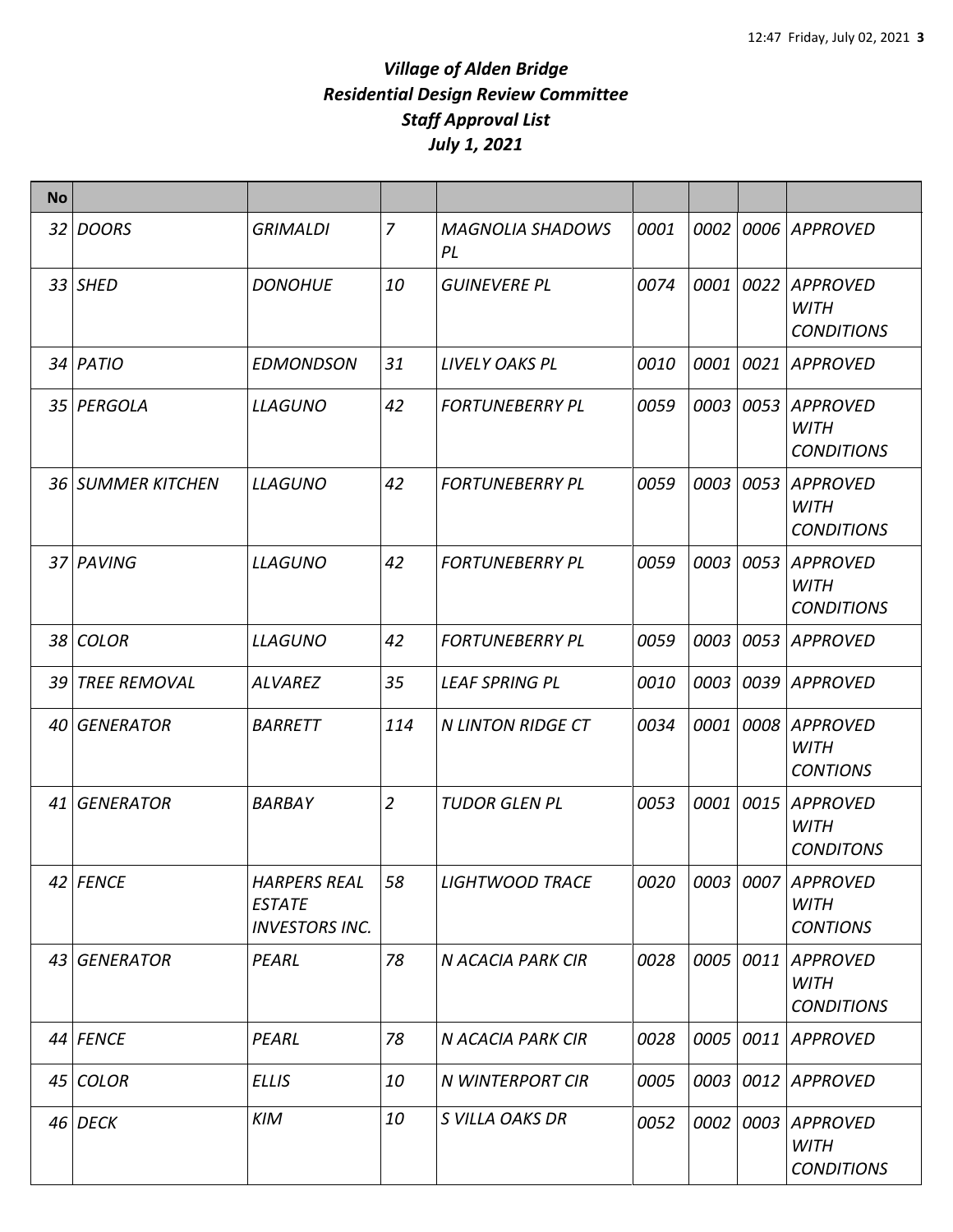| <b>No</b> |                                |                                                                               |                |                                 |      |      |      |                                                     |
|-----------|--------------------------------|-------------------------------------------------------------------------------|----------------|---------------------------------|------|------|------|-----------------------------------------------------|
|           | $47$ ROOF                      | <b>BAIRD</b><br><b>CONCEPCION</b><br><b>FAMILY TRUST</b>                      | 130            | <b>W GREYWING CIR</b>           | 0006 | 0004 | 0005 | <b>APPROVED</b>                                     |
|           | 48 COLOR                       | <b>WALKER</b>                                                                 | 38             | <b>FORTUNEBERRY PL</b>          | 0059 | 0003 | 0052 | <b>APPROVED</b><br><b>WITH</b><br><b>CONDITIONS</b> |
|           | $49$ ROOF                      | <b>KARL</b>                                                                   | $\overline{2}$ | <b>SILK TREE PL</b>             | 0081 | 0002 | 0035 | APPROVED                                            |
|           | 50 WINDOWS                     | <b>MARTIN</b>                                                                 | 151            | <b>MAPLE PATH PL</b>            | 0037 | 0003 | 0004 | <b>APPROVED</b>                                     |
|           | 51 TREE REMOVAL                | <b>LAWRENCE</b>                                                               | 158            | <b>S WINTERPORT CIR</b>         | 0005 | 0001 | 0006 | APPROVED                                            |
|           | 52 GENERATOR                   | <b>BEAL</b>                                                                   | 122            | <b>E GREEN GABLES CIR</b>       | 0009 | 0003 | 0042 | <b>APPROVED</b><br><b>WITH</b><br><b>CONDITIONS</b> |
|           | 53 TREE REMOVAL                | <b>REEDER</b>                                                                 | 27             | <b>MULBERRY GLEN PL</b>         | 0028 | 0001 | 0015 | APPROVED                                            |
|           | 54 ROOF                        | <b>HUFFAKER</b>                                                               | 130            | <b>LATTICE GATE ST</b>          | 0035 | 0002 |      | 0007 APPROVED                                       |
|           | 55 FENCE                       | <b>DNAHEIM</b>                                                                | 127            | <b>W SLATESTONE CIR</b>         | 0050 | 0001 | 0011 | <b>APPROVED</b><br><b>WITH</b><br><b>CONDITIONS</b> |
|           | 56 FENCE                       | <b>CRABBS</b>                                                                 | 122            | S EVANGELINE OAKS CIR           | 0074 | 0003 | 0016 | <b>APPROVED</b>                                     |
|           | 57 DRIVEWAY<br><b>WIDENING</b> | <b>BURGER</b>                                                                 | 114            | <b>S CLOVERGATE CIR</b>         | 0054 | 0001 | 0002 | <b>APPROVED</b>                                     |
|           | 58 WALKWAY                     | <b>BURGER</b>                                                                 | 114            | <b>S CLOVERGATE CIR</b>         | 0054 | 0001 | 0002 | <b>APPROVED</b>                                     |
|           | $59$ ROOF                      | <b>AMERICAN</b><br><b>HOMES 4 RENT</b><br><b>PROPERTIES</b><br><b>ONE LLC</b> | 115            | <b>N APPLE SPRINGS CIR</b>      | 0059 | 0001 |      | 0049 APPROVED                                       |
|           | 60 ROOF                        | <b>HAMILTON</b>                                                               | 2              | N EVANGELINE OAKS<br><b>CIR</b> | 0074 | 0001 |      | 0001 APPROVED                                       |
|           | 61 FENCE                       | <b>MALONE</b>                                                                 | $\overline{2}$ | <b>TROLL WOODS CT</b>           | 0081 | 0003 |      | 0027 APPROVED                                       |
|           | 62 GENERATOR                   | <b>TALLEY</b>                                                                 | 11             | <b>CANE MILL PLACE</b>          | 0013 | 0003 | 0025 | <b>APPROVED</b><br><b>WITH</b><br><b>CONDITIONS</b> |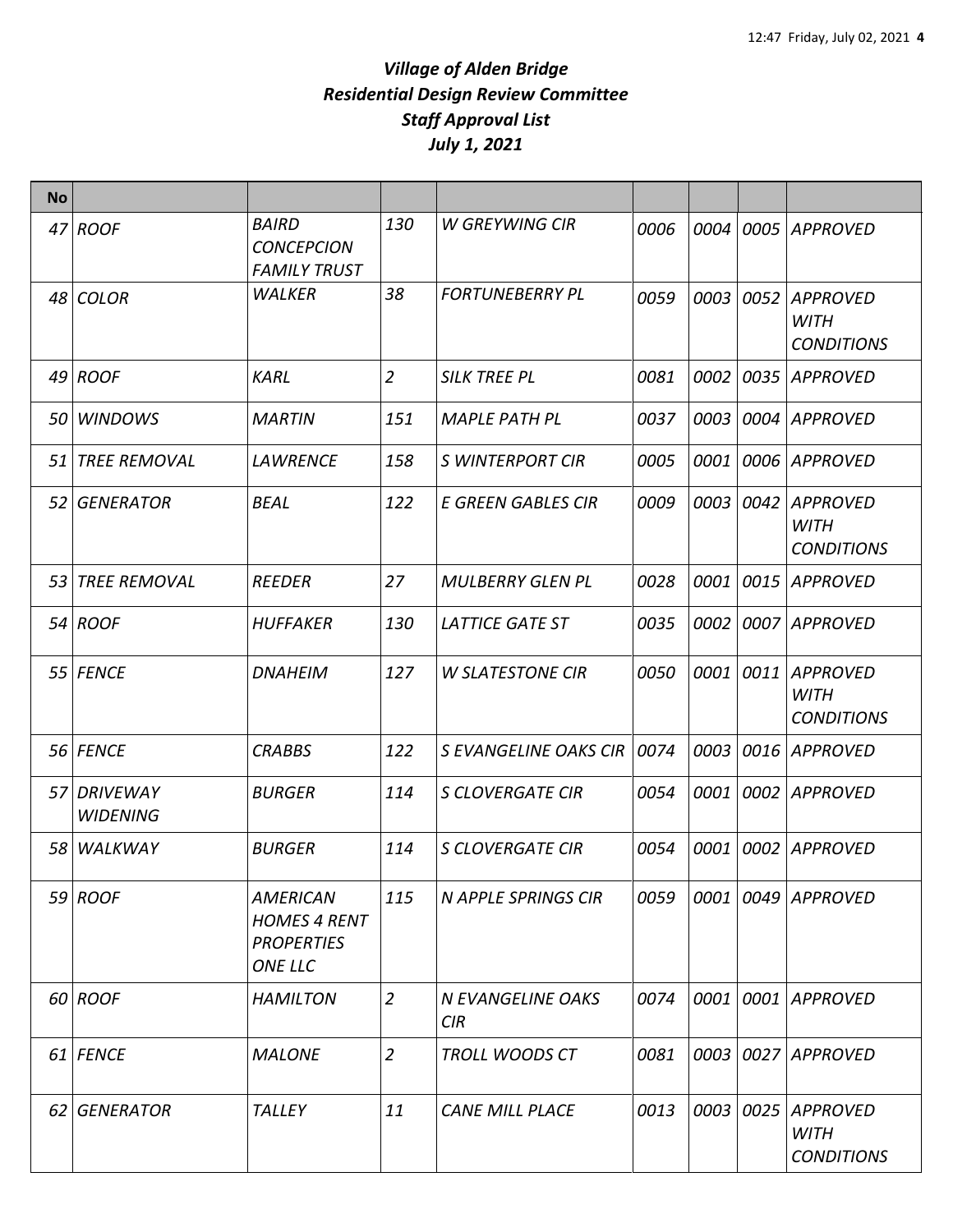| <b>No</b> |                                |                                |                |                                    |      |      |           |                                                        |
|-----------|--------------------------------|--------------------------------|----------------|------------------------------------|------|------|-----------|--------------------------------------------------------|
|           | 63 ROOF                        | <b>ALSAKANI</b>                | 15             | <b>WESTWINDS CIR</b>               | 0076 | 0002 |           | 0008 APPROVED                                          |
|           | 64 COLOR CHANGE                | <b>DOERRFELD</b>               | 17             | <b>BECKETT HILL PL</b>             | 0028 | 0005 |           | 0027 APPROVED                                          |
|           | 65 FENCE                       | <b>GIBSON</b>                  | 34             | <b>CLOVERGATE CIR</b>              | 0054 |      | 0001 0022 | <b>APPROVED</b><br>WITH<br><b>CONDITIONS</b>           |
|           | 66 DRIVEWAY<br><b>WIDENING</b> | <b>GIBSON</b>                  | 34             | <b>CLOVERGATE CIR</b>              | 0054 | 0001 | 0022      | <b>APPROVED</b>                                        |
|           | 67 ROOF                        | <b>DEJARNETT</b>               | 23             | <b>N GOLDENVINE CIR</b>            | 0065 | 0002 | 0041      | <b>APPROVED</b>                                        |
|           | 68 ROOF                        | <b>MILLER</b>                  | 35             | <b>TIVOLI GARDEN CT</b>            | 0016 | 0002 |           | 0038 APPROVED                                          |
|           | 69 GENERATOR                   | <b>STRICKLAND</b>              | 39             | <b>N WINTERPORT CIR</b>            | 0005 |      | 0002 0027 | <b>APPROVED</b><br><b>WITH</b><br><b>CONDITIONS</b>    |
|           | 70 FENCE                       | YUNG                           | 58             | <b>SHAWTHORNE</b><br><b>HOLLOW</b> | 0086 | 0001 | 0072      | <b>APPROVED</b>                                        |
|           | 71 ROOF                        | <b>JUREK</b>                   | 58             | N WESTWINDS CIR                    | 0067 | 0001 |           | 0030 APPROVED                                          |
|           | 72 FENCE                       | <b>ESWARAMURT</b><br><b>HY</b> | 86             | <b>S BLUFF CREEK CIR</b>           | 0073 | 0002 | 0027      | <b>APPEOVED</b><br><b>WITH</b><br><b>CONDITIONS</b>    |
|           | 73 FENCE                       | <b>KNIGHTSTEP</b>              | 86             | <b>S GOLDENVINE CIR</b>            | 0065 |      | 0001 0032 | <b>APPROVED</b>                                        |
|           | 74 GENERATOR                   | PELLACANI                      | 94             | E WHISTLERS BEND CIR               | 0081 |      |           | 0001 0017 APPROVED<br><b>WITH</b><br><b>CONDITIONS</b> |
|           | 75 FENCE                       | <b>MILEO</b>                   | 31             | VISTA MILL PL                      | 0011 |      | 0001 0028 | APPROVED<br>WITH<br><b>CONDITIONS</b>                  |
|           | 76 GENERATOR                   | <b>IZARD</b>                   | 3              | <b>POCKET FLOWER CT</b>            | 0016 | 0001 | 0009      | <b>APPROVED</b><br><b>WITH</b><br><b>CONDITIONS</b>    |
|           | 77 FENCE                       | <b>HARTHCOCK</b>               | $\overline{z}$ | <b>MOSS BLUFF CT</b>               | 0022 |      | 0001 0036 | APPROVED<br><b>WITH</b><br><b>CONTIIONS</b>            |